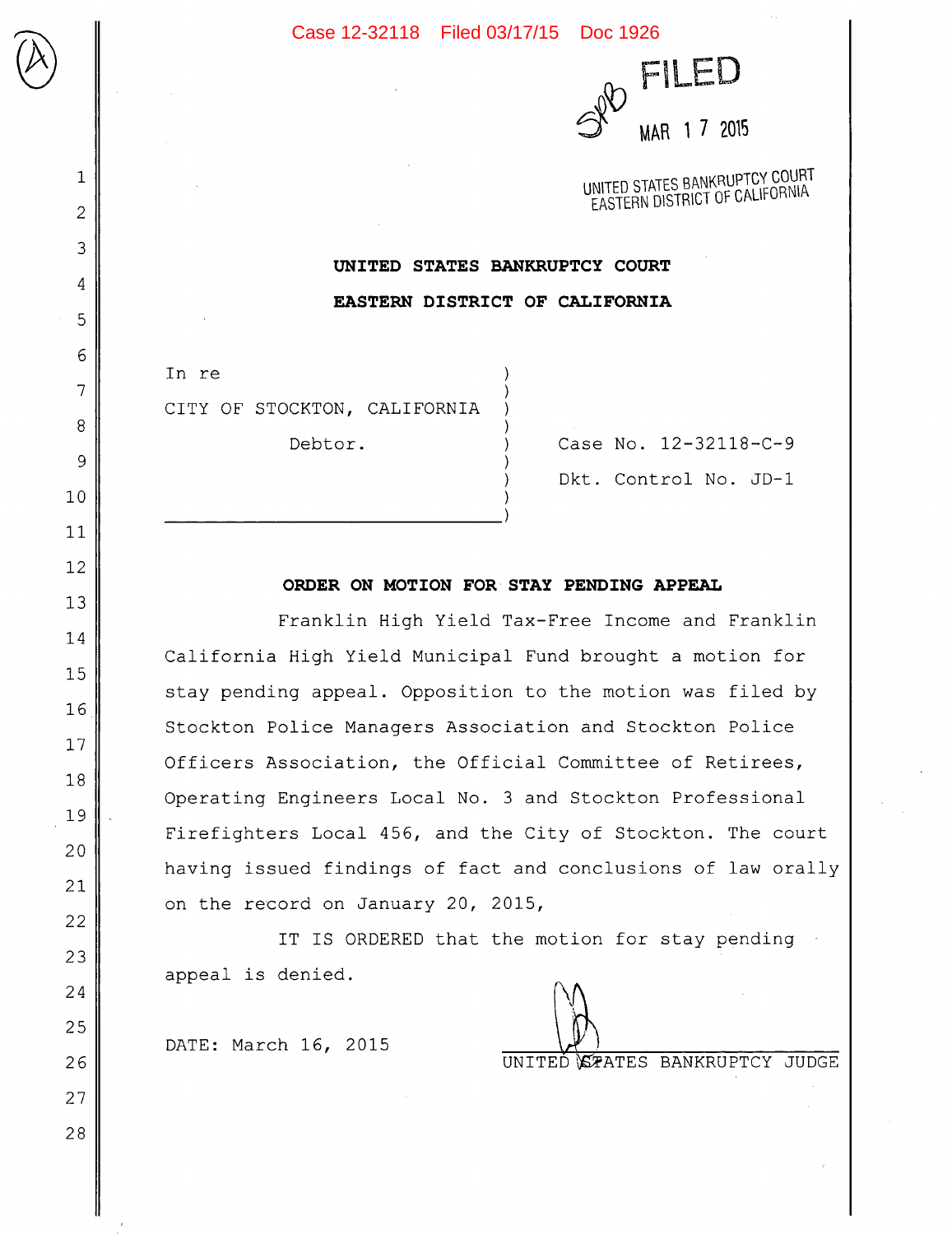|                                 | Case 12-32118 Filed 03/17/15 Doc 1926                                                                     |
|---------------------------------|-----------------------------------------------------------------------------------------------------------|
|                                 |                                                                                                           |
|                                 |                                                                                                           |
|                                 |                                                                                                           |
| 1                               | INSTRUCTIONS TO CLERK OF COURT                                                                            |
| $\overline{2}$                  | <b>SERVICE LIST</b>                                                                                       |
| 3                               | The Clerk of Court is instructed to send the<br>attached document, via the BNC, to the following parties: |
| 4                               |                                                                                                           |
| 5                               | Marc A. Levinson<br>400 Capitol Mall #3000                                                                |
| 6                               | Sacramento CA 95814-4407                                                                                  |
| 7<br>Office of the U.S. Trustee | Robert T Matsui United States Courthouse                                                                  |
| 8                               | 501 I Street, Room 7-500<br>Sacramento CA 95814                                                           |
| 9                               |                                                                                                           |
| 10                              | Jerrold E. Abeles<br>555 W 5th St 48th Fl                                                                 |
| 11                              | Los Angeles CA 90013                                                                                      |
| 12                              | Steven H. Felderstein                                                                                     |
| 13<br>14                        | 400 Capitol Mall #1450<br>Sacramento CA 95814-4434                                                        |
| 15                              |                                                                                                           |
| 16                              | Christina M. Craige<br>555 W 5th St #4000                                                                 |
| 17                              | Los Angeles CA 90013                                                                                      |
| 18                              | Michael J. Gearin<br>K&L Gates LLP                                                                        |
| 19                              | Seventh Floor<br>10100 Santa Monica Blvd                                                                  |
| 20                              | Los Angeles, CA 90067                                                                                     |
| 21                              | Alan C. Geolot                                                                                            |
| 22                              | 1501 K St NW<br>Washington DC 20005                                                                       |
| 23                              |                                                                                                           |
| 24                              | Guy S. Neal<br>1501 K St NW                                                                               |
| 25                              | Washington DC 20005                                                                                       |
| 26                              | Michael M. Lauter                                                                                         |
| 27                              | 4 Embarcadero Ctr 17th Fl<br>San Francisco CA 94111-4109                                                  |
| 28                              | Robert S. McWhorter<br>621 Capitol Mall, 25th Floor                                                       |
|                                 |                                                                                                           |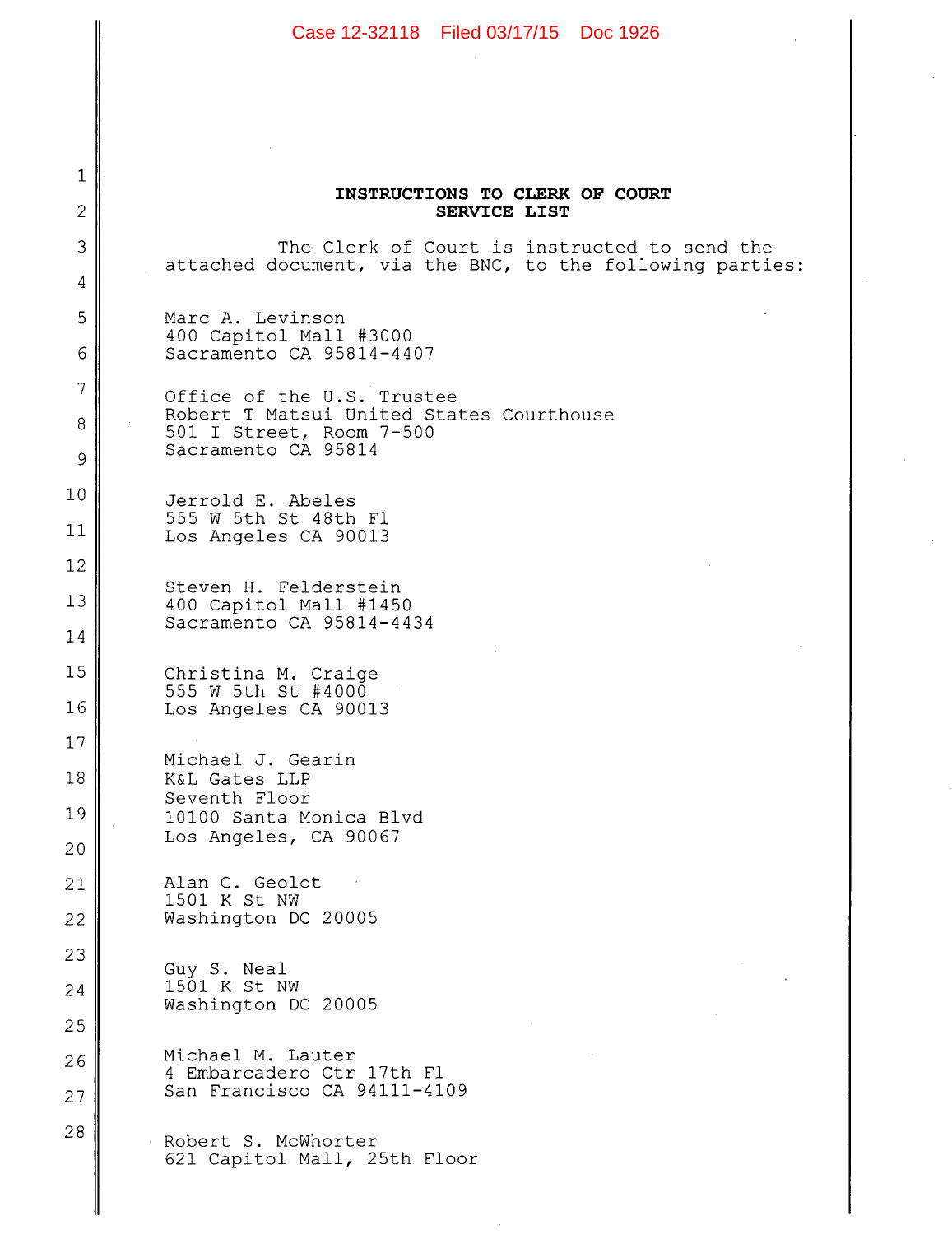|                                                                  | Case 12-32118 Filed 03/17/15 Doc 1926                                      |
|------------------------------------------------------------------|----------------------------------------------------------------------------|
|                                                                  |                                                                            |
|                                                                  |                                                                            |
| $\mathbf 1$                                                      | Sacramento CA 95814                                                        |
| $\mathbf{2}$                                                     | Allan H. Ickowitz                                                          |
| 3                                                                | 777 S. Figueroa Street, 34th Floor<br>Los Angeles CA 90017                 |
| 4                                                                | Roberto J. Kampfner                                                        |
| 5                                                                | 633 West Fifth Street Suite 1900<br>Los Angeles CA 90071                   |
| 6                                                                |                                                                            |
| 7<br>8                                                           | James O. Johnston<br>555 S Flower St 50th Fl<br>Los Angeles CA 90071       |
| $\mathcal{Q}$                                                    |                                                                            |
| 10                                                               | Scott H. Olson<br>560 Mission Street, Suite 3100<br>San Francisco CA 94105 |
| 11                                                               |                                                                            |
| 12                                                               | William A. Van Roo<br>13863 Quaterhorse Dr.                                |
| 13                                                               | Grass Valley CA 95949                                                      |
| 14                                                               | Richard A. Lapping                                                         |
| 101 California Street, Ste. 3900<br>15<br>San Francisco CA 94111 |                                                                            |
| 16                                                               | Lawrence A. Larose<br>200 Park Ave                                         |
| 17                                                               | New York NY 10166-4193                                                     |
| 18                                                               | Sarah L. Trum                                                              |
| 19                                                               | 1111 Louisiana 25th Fl<br>Houston TX 77002                                 |
| 20                                                               |                                                                            |
| 21                                                               | Donna T. Parkinson<br>400 Capitol Mall Suite 2560                          |
| 22                                                               | Sacramento CA 95814<br>David E. Mastagni                                   |
| 23                                                               | 1912 I St<br>Sacramento CA 95811                                           |
| 24                                                               |                                                                            |
| 25                                                               | Robert B. Kaplan<br>2 Embarcadero Center 5th Fl                            |
| 26                                                               | San Francisco CA 94111-3824                                                |
| 27                                                               |                                                                            |
| 28                                                               |                                                                            |